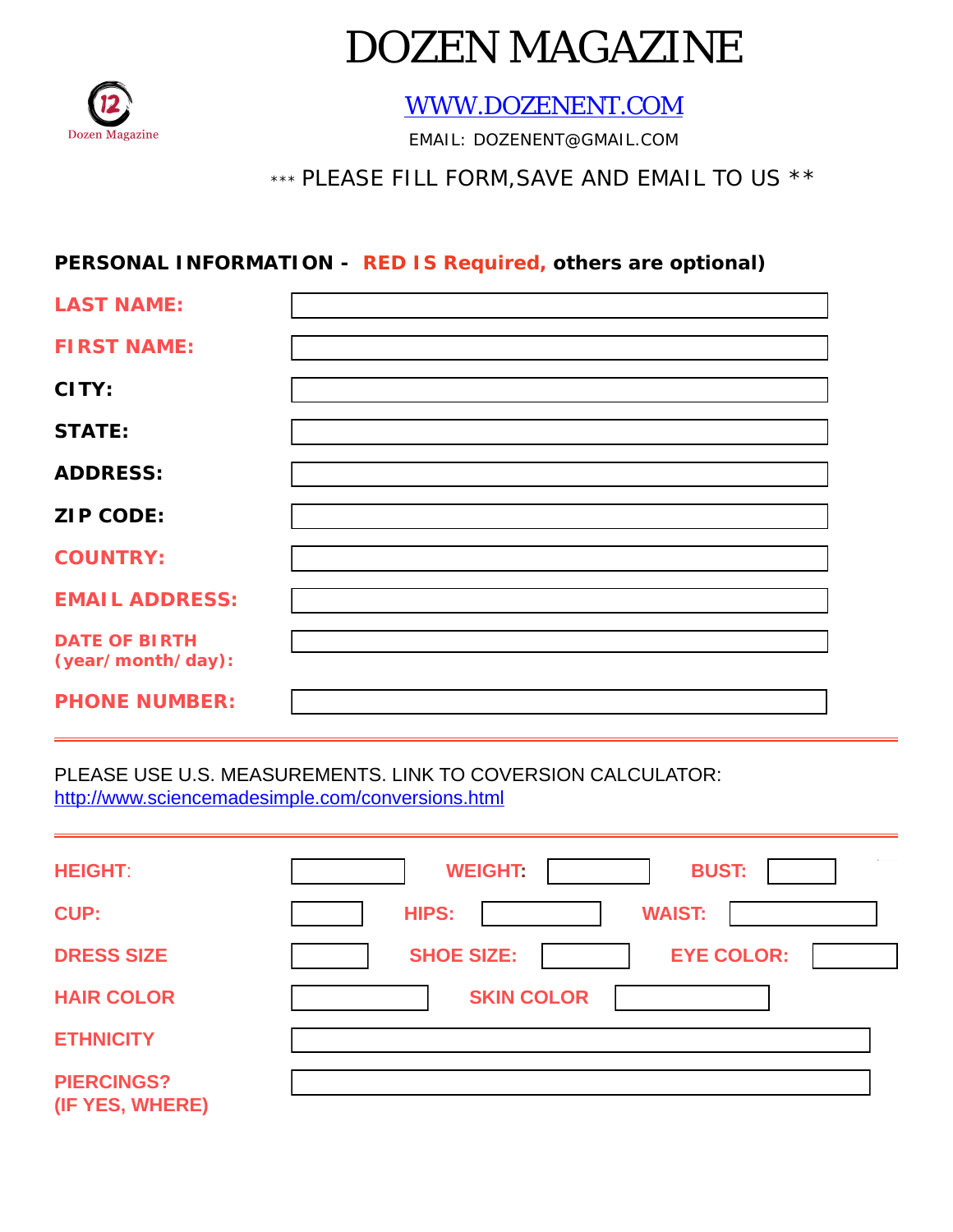#### **LINKS TO YOUR SOCIAL MEDIA AND PORTFOLIO**

| <b>FACEBOOK</b>     |  |
|---------------------|--|
| <b>TWITTER</b>      |  |
| <b>INSTAGRAM</b>    |  |
| <b>MODEL MAYHEM</b> |  |
| <b>WEBSITE</b>      |  |
| <b>OTHER</b>        |  |

#### **BIOGRAPHY**

| <b>BRIEF BIO ABOUT</b><br><b>YOURSELF AND/OR</b><br><b>ACCOMPLISHMENTS</b> |  |
|----------------------------------------------------------------------------|--|
|                                                                            |  |
|                                                                            |  |
|                                                                            |  |
|                                                                            |  |
| SPECIAL SKILLS<br>(Dance, Singing,<br>Multilingual, etc.)                  |  |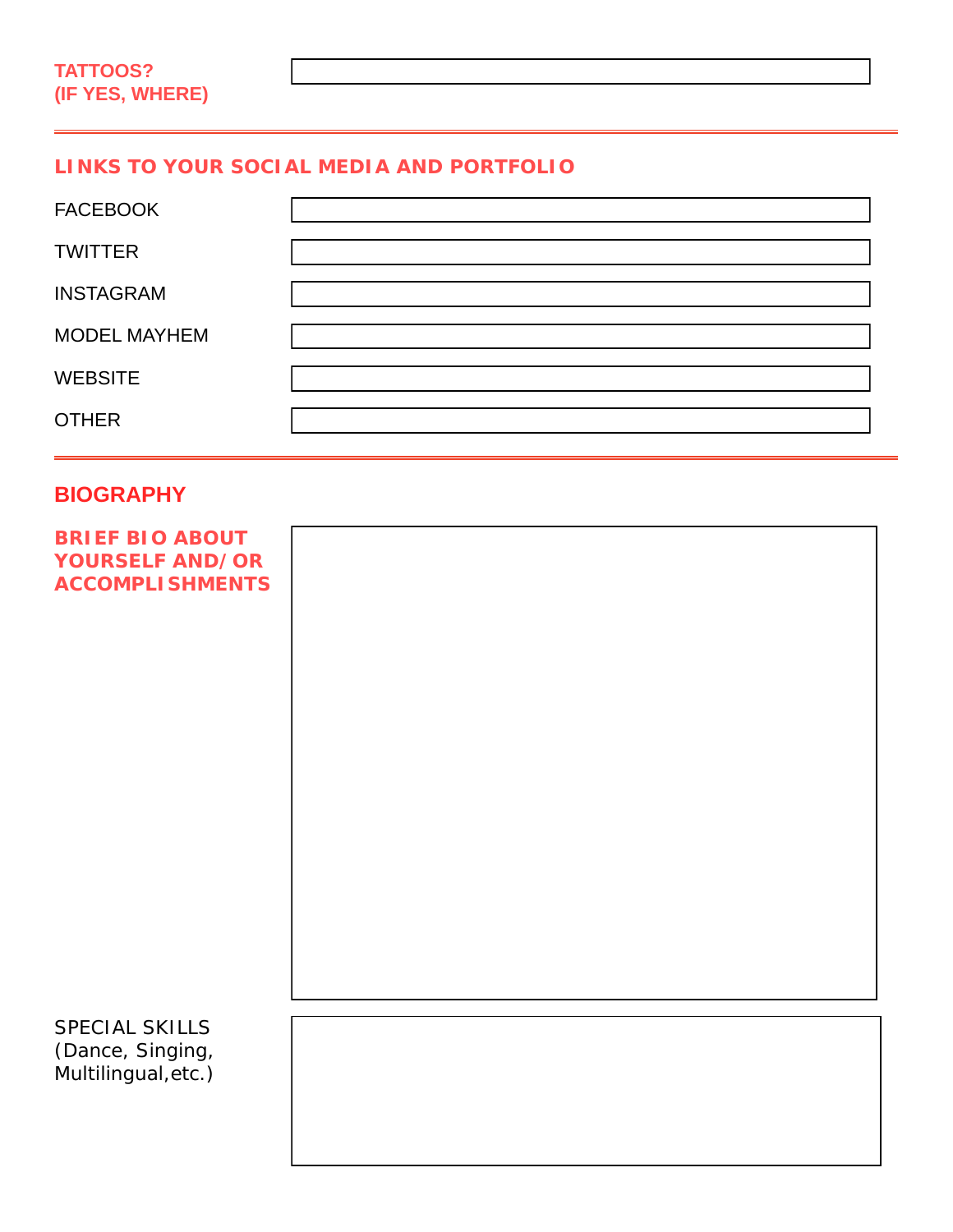# **\*\* GENRES OF INTEREST or ARE WILLING TO TRY \*\***

| <b>FASHION</b>     | <b>YES</b>   | <b>EXPERIENCE</b> | $\bigcirc$ none<br>$\bigcirc$ some<br>$\bigcirc$ EXPERIENCED |
|--------------------|--------------|-------------------|--------------------------------------------------------------|
| <b>GLAMOUR</b>     | <b>YES</b>   | <b>EXPERIENCE</b> | $\bigcirc$ NONE<br>$\bigcirc$ SOME<br>◯ EXPERIENCED          |
| <b>FITNESS</b>     | $\sqcap$ YES | <b>EXPERIENCE</b> | $\bigcirc$ none<br>$\bigcirc$ SOME<br>◯ EXPERIENCED          |
| <b>SWIMWEAR</b>    | <b>YES</b>   | <b>EXPERIENCE</b> | $\bigcirc$ NONE<br>$\bigcirc$ SOME<br>◯ EXPERIENCED          |
| <b>BODYPAINT</b>   | $\sqcap$ YES | <b>EXPERIENCE</b> | $\bigcirc$ none<br>$\bigcirc$ SOME<br>◯ EXPERIENCED          |
| <b>LIFESTYLE</b>   | <b>YES</b>   | <b>EXPERIENCE</b> | $\bigcirc$ none<br>$\bigcirc$ SOME<br>◯ EXPERIENCED          |
| SPOKESPERSON/HOST  | YES          | <b>EXPERIENCE</b> | $\bigcirc$ NONE<br>$\bigcirc$ SOME<br>$\bigcirc$ experienced |
| <b>RUNWAY</b>      | <b>YES</b>   | <b>EXPERIENCE</b> | $\bigcirc$ none<br>$\bigcirc$ some<br>$\bigcirc$ EXPERIENCED |
| <b>NUDE</b>        | <b>YES</b>   | <b>EXPERIENCE</b> | $\bigcirc$ none<br>$\bigcirc$ some<br>$\bigcirc$ EXPERIENCED |
| <b>PROMOTIONAL</b> | <b>YES</b>   | <b>EXPERIENCE</b> | $\bigcirc$ none<br><b>SOME</b><br><b>EXPERIENCED</b>         |